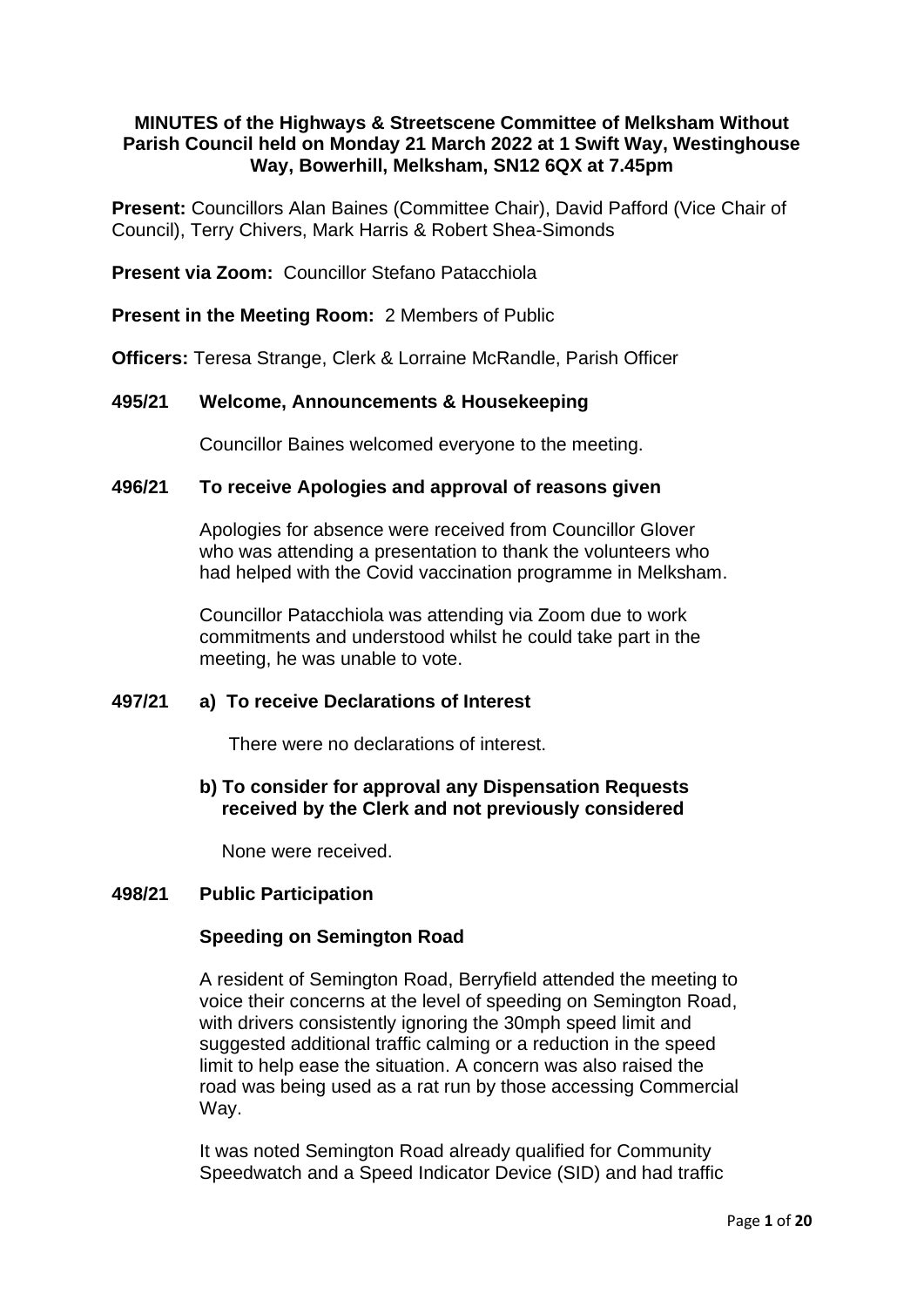calming measures at various locations, but not necessarily in the middle section.

Another resident of Berryfield voiced their concerns at the current traffic calming measures, as well as additional ones, as they felt the current measures in place were an accident waiting to happen let alone having additional ones.

It was noted there were several ways traffic calming could be introduced along Semington Road other than chicanes.

## **Public Right of Way – MELW7 Berryfield**

A resident of Berryfield was in attendance regarding their previous proposal for a new Public Right of Way in Berryfield to access the River Avon and explained MELW7 in places was inaccessible and noted a bridge over the brook in need of repair.

The resident explained at the previous meeting it was suggested part of MELW7 could be diverted around one field and understood a response had been received from Wiltshire Council.

Councillor Baines noted whilst the bridge may be in disrepair, it was not part of a Right of Way and was therefore privately owned. However, if the public Right of Way was to be diverted across the brook, something may be able to be done about it.

Councillor Baines asked Members if item 11a regarding the public Right of Way could be moved further up the agenda, after item 6, which Members agreed.

### **499/21 Community Area Transport Group (CATG)**

## **a) To note Minutes and action log of CATG (Community Area Transport Group) meetings held on 25 November & 24 February 2022**

Members noted the minutes and action log of the CATG meetings held on 25th November and 24th February.

The Clerk explained with regard to the minutes of the 25th November meeting, the item relating to dropped kerbs and tactile paving along Halifax Road (West) and improvements to the connection from Halifax Road to Bowerhill Industrial Estate had been closed at the CATG meeting. However, it was still a 'live' action for the Council and therefore, a meeting had taken place with the resident who was partially sighted who had raised the issues with BRAG, in order to get a better understanding of the issue. A meeting had also been arranged for later in the week with the Highways Officer to discuss the issues.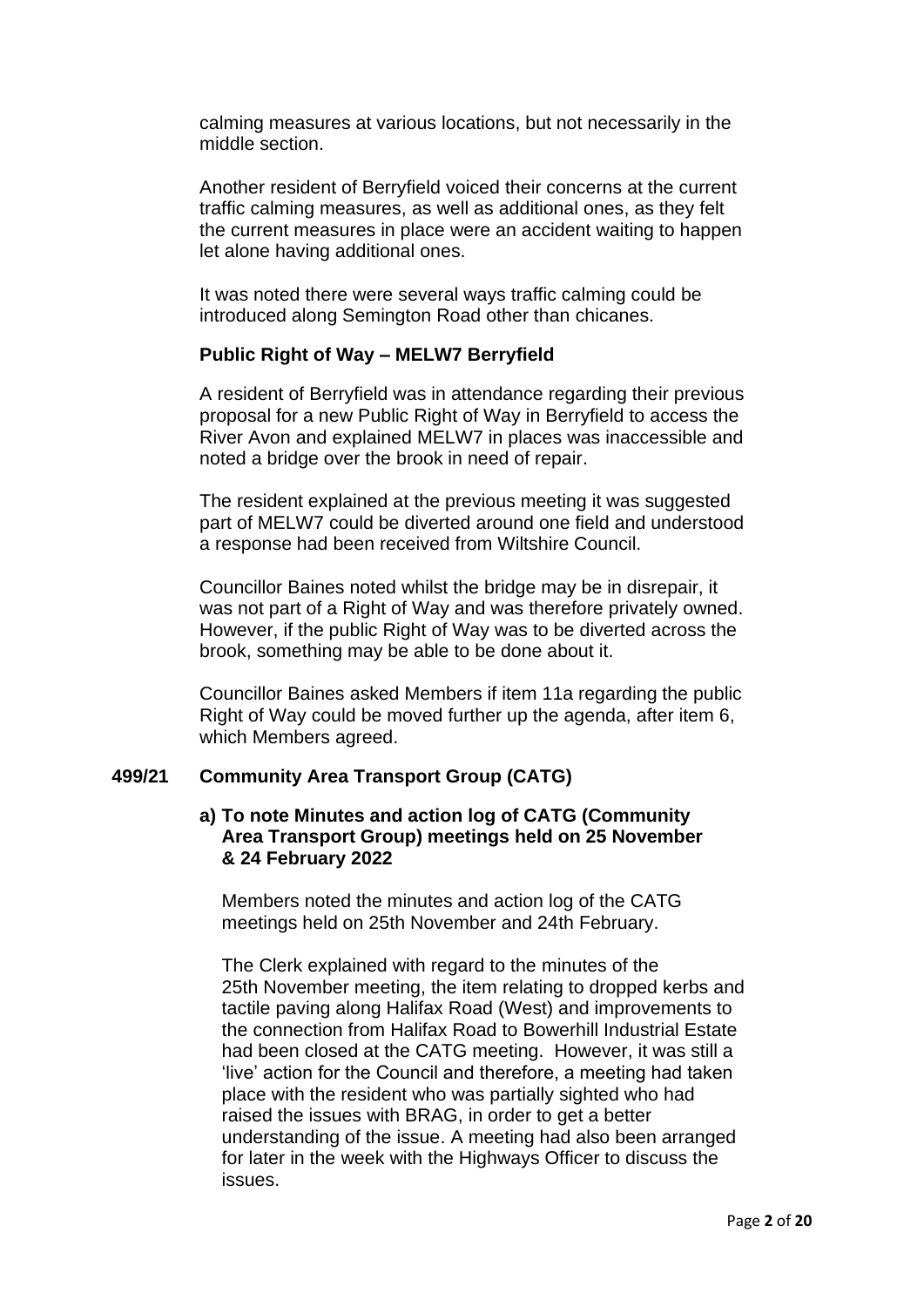The Clerk explained there had been some confusion regarding requests for dropped kerbs in Halifax Road, as a resident of Halifax Road had also contacted the Council regarding dropped kerbs on Halifax Road (East) as they were having difficulties getting to the village hall and to Tesco on Falcon Way. The Clerk explained she understood this request was part of the original one submitted to CATG.

Councillor Baines clarified the original request for dropped kerbs etc. was for Halifax Road (West). Unfortunately, at the CATG meeting he had agreed to the requests being closed, as at that time there had been no contact with BRAG, who had originally made the request, as they were going through a period of change at that time.

It was noted an ongoing highway maintenance programme was in place which included areas in the parish over the next few years:

- A350 between Western Way and Littleton Roundabout.
- A365 between George Ward Gardens and Shaw Traffic Lights.
- C220 Top Lane (whole length).
- A3102: Sandridge Common.
- Kennedy Avenue, Whitley
- Eden Grove, Whitley
- A365, Falcon Way roundabout.

The Clerk stated the flood wardens in Whitley had asked if the special white lines outside Spindles Cafe (formerly The Toast Office) would be reinstated once the new surface dressing works had been complete, in order to stop vehicles compromising the drainage ditches.

Councillor Baines, felt this would not be the case and suggested he could raise this with CATG to make sure they were reinstated.

It was noted there were other roads in the parish listed, but works were due to take place later in the programme.

Councillor Baines stated with regard to the February CATG meeting, the A365, Bath Road, Shaw footway improvements funded via Section 106 monies from George Ward Gardens had been completed, which included dropped kerbs and the widening of the footway at Dunch Lane. Any remaining monies following these works to be used to resurface the length of footway from the new dropped kerb to the first field access towards Shaw.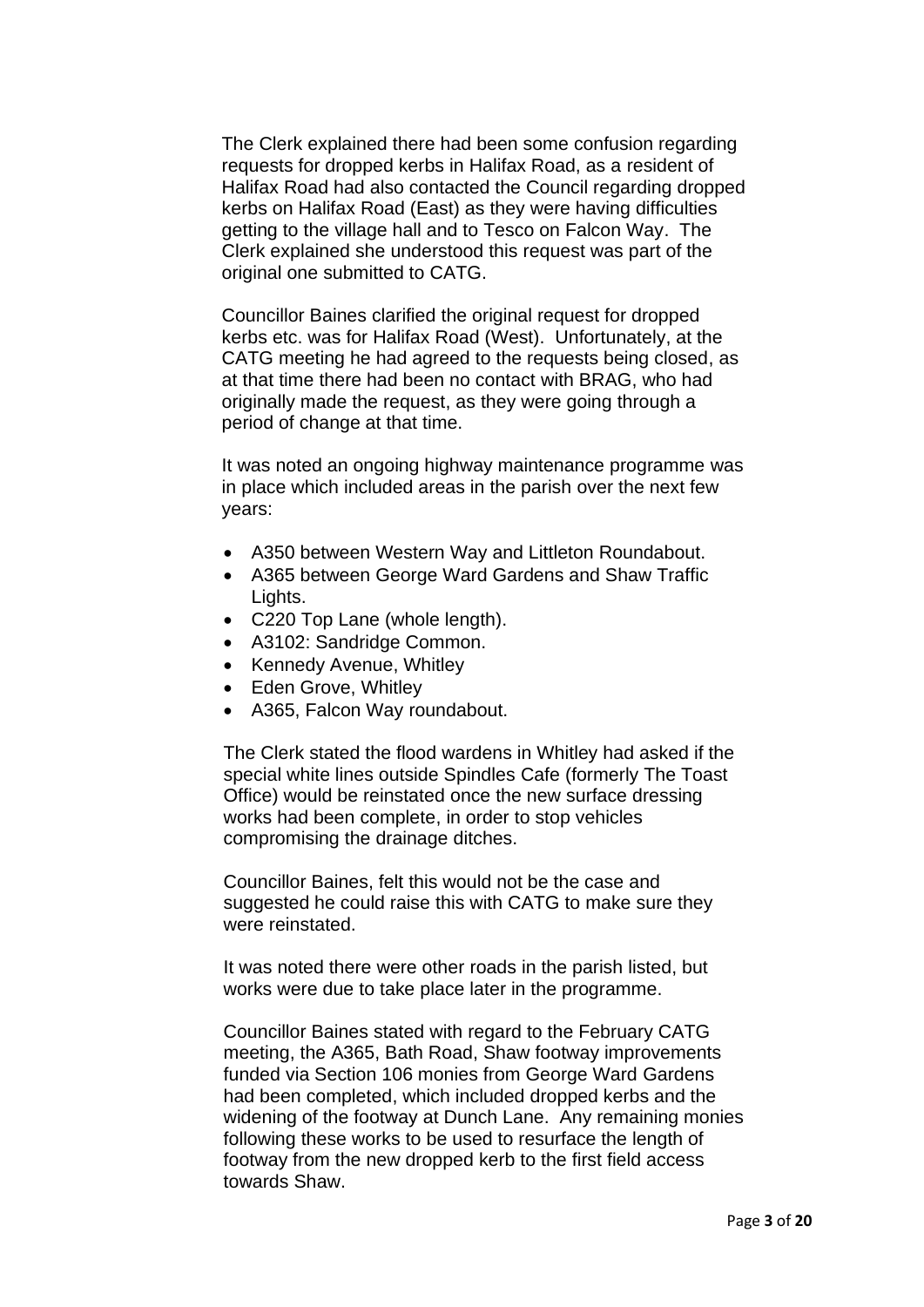Councillor Baines explained with regard to the proposed Falcon Way bus shelter it had been accepted at the CATG meeting, there needed to be a budget prepared showing all financial liabilities, including the fees in transferring the land from Heron Homes to Wiltshire Council. It was noted the parish council may be asked to contribute towards some of the legal costs involved in transferring the land at some point in the future.

It was noted discussions would need to take place with Dick Lovett regarding the Bowerhill name plate and white village gates (Issue 9-19-11) located outside their new Portal Road premises.

Regarding the crossing on the A350 this was included in the Road Space Project and Active Travel Plan between Melksham and Hilperton and works on this were due to start soon. Councillor Baines noted the Council had previously raised concerns at pedestrian safety on this crossing and signage had been installed reminding people to check traffic had stopped before crossing the road.

### **b) To consider any actions following CATG meetings**

The Clerk explained she would continue discussions with Dick Lovett regarding the Bowerhill name plate, VE Day Planter and village wooden gates.

Regarding the bus shelter on Falcon Way, Councillor Baines suggested discussions take place with the Highway Engineer. as well as Wiltshire Council's Legal Department regarding the transfer of land.

The Clerk explained she understood the Highways Officer had already requested the original S106 Agreement for Falcon Way and the Parish Council had already submitted a request in September 2021 for the original planning application in the 1980s for Falcon Way.

## **500/21 To consider residents' requests for support by the Parish Council including requests for CATG (Community Area Transport Group next meeting 5 May 2022):**

**a) Semington Road, Berryfield. Request for additional traffic calming measures and reduction in the 30mph speed limit**

Councillor Baines noted there were already traffic calming build outs either end of the village on Semington Road and additional ones introduced as part of Bowood View, it also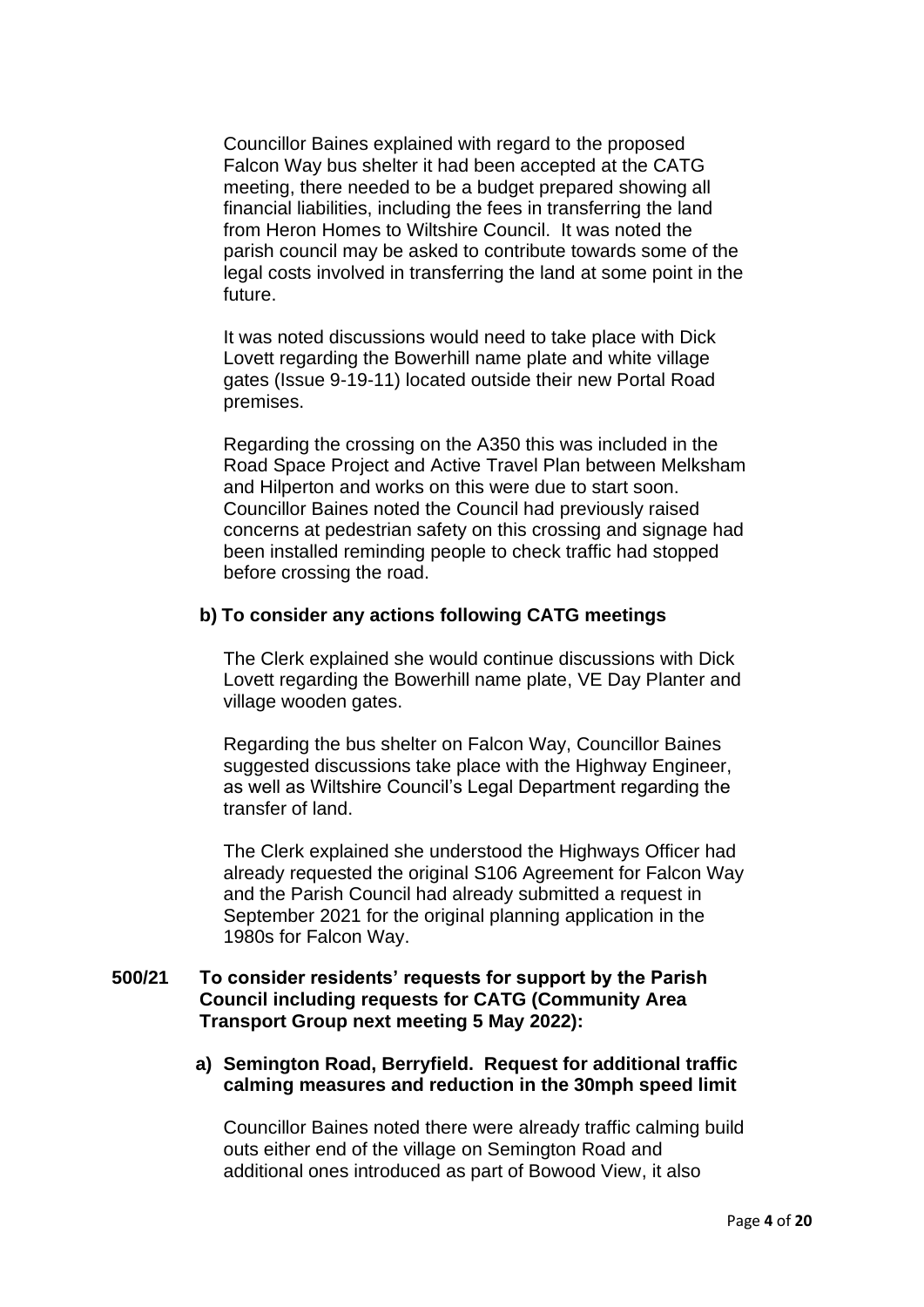qualified for both Community Speedwatch and a Speed Indicator Device (SID). With regard to the 30mph speed limit, Councillor Baines noted 30mph speed limits across the parish were unfortunately routinely ignored and unless an average speed of 24mph is recorded, unfortunately 20mph speed limits will not be introduced and are also not enforceable, whereas a 30mph speed limit is enforceable.

Councillor Baines explained there was not a lot else the Parish Council could do, however, as outline planning permission had already been granted for 144 houses on Semington Road, it could be possible at Reserved Matters stage for the Council to ask for additional traffic calming measures, particularly as vehicles from this site would increase traffic flow along Semington Road.

Councillor Chivers explained in the past people had requested traffic calming in their area and once installed objected to it and asked it be taken away, as it can be quite noisy and cause vibrations.

Councillor Patacchiola explained he was involved with the Community Speedwatch Group in Shaw and noted usually only 35% of people were driving over the 30mph speed limit, with only a small fraction travelling over 35mph.

Councillor Baines clarified speeds recorded over 35.1mph in a 30mph speed limit, was the speed which qualified a particular road for a SID or Community Speedwatch, which Semington Road already had.

It was noted the only way to control speeding was for Police enforcement, but this was not taking place on a regular basis. It was also noted most drivers do attempt to adhere to the speed limit, but unfortunately, a small majority do not regardless. Drivers also often speed up between traffic calming measures which are in place.

It was noted the Police & Crime Commissioner was trying to deal with the issue of speeding and had already employed an Enforcement Officer and was looking to employ more.

It was felt given all the measures already in place, the only option available to the Council was to seek additional traffic calming measures at Reserved Matters stage for planning application 20/01938/OUT for 144 dwellings on Semington Road.

The resident from Semington Road asked to speak to this item, which Councillor Baines agreed.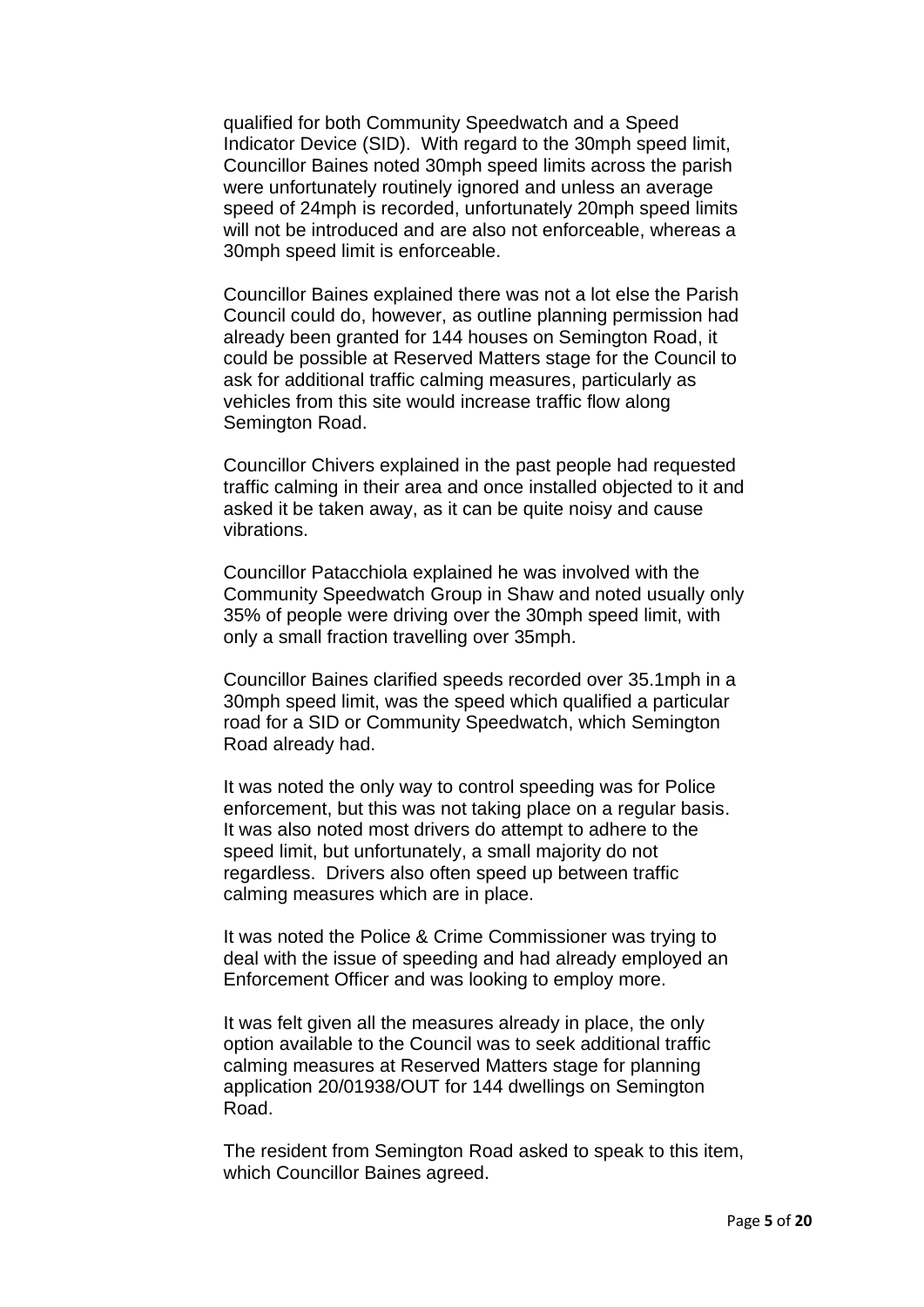The resident explained the 30mph speed limit sign coming from Commerce Way was before the roundabout and therefore people did not see it and noted unfortunately 30mph repeater signs were not permitted.

Councillor Pafford felt it would be clear to people they were in a built-up area, with street lighting etc. indicating they were in a 30mph zone and suggested the Council seek further traffic calming measures when the new development on Semington Road was submitted at Reserved Matters.

Councillor Shea-Simonds asked if the Council could enlist the support of the Police & Crime Commissioner in getting Police enforcement in the area.

Councillor Baines noted the new Police & Crime Commissioner was putting in place various new measures to tackle speeding in Wiltshire, including 3 additional speed cameras, which issued tickets.

Councillor Harris noted that in other areas footways had been widened as a way of slowing traffic down and wondered whether this was an option to consider.

**Recommendation:** To seek additional traffic management measures at Reserved Matters for planning application 20/01938/OUT on Semington Road, if it goes ahead.

To ask if one of the new cameras purchased by the Police & Crime Commissioner could be deployed in those areas in the parish which are prone to speeding.

### **b) Duxford Close. To consider a request for clearer street numbering signage**

The Clerk explained this request had come via Wiltshire Councillor Nick Holder who had received complaints that some residences in Duxford Close were difficult to find, particularly for delivery drivers and on occasion, deliveries of prescription medicines had not taken place as drivers could not find the correct address.

**Recommendation:** To clarify with Councillor Holder where he felt the most suitable location for signage on Duxford Close is and to submit a request to CATG.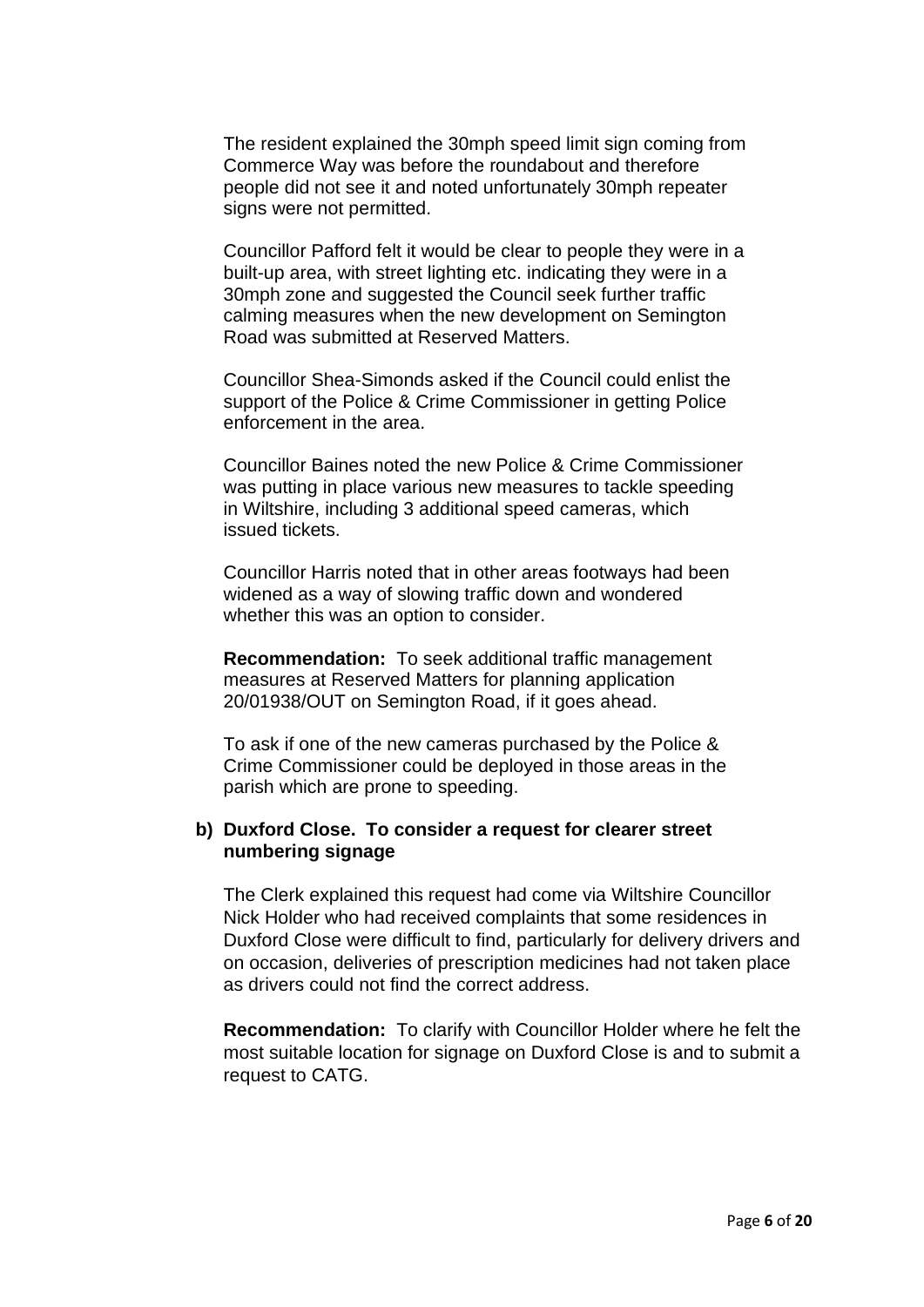## **c) To note a request for waiting restrictions on Avro Way, Bowerhill by C & P Medical, has been submitted to Wiltshire Council to support a request submitted in 2021**

Members noted the request for waiting restrictions on Avro Way, Bowerhill from C & P Medical had been forwarded to Wiltshire Council to support a similar request submitted in 2021.

## **501/21 Footpaths & Rights of Way**

## **a) To note response from Rights of Way, Wiltshire Council regarding the possibility of diverting part of MELW7 in Berryfield (Min 288/21) and consider a way forward**

Councillor Baines stated public Right of Way MELW7 went diagonally across one field at the bottom of Berryfield Lane and was impassable in places. At a previous meeting it had been suggested the Right of Way could be a diverted around the boundary of the field, which the landowner may welcome, and across Berryfield Brook. Whilst there is currently a bridge over Berryfield Brook, which is in poor condition, there are no other bridges in order to access the river.

Councillor Baines suggested the condition of MELW7 and the lack of a suitable bridge be highlighted to the Rights of Way Officer. It was also suggested their views be sought on a diversion order and that they liaise with the landowner who might welcome the diversion around their field.

Councillor Baines felt such a diversion would allow walkers to follow the edge of Berryfield Brook to join up to MELW5, which then joined up with the River Avon.

Councillor Baines noted a Diversion Order would cost £2,275, with additional costs for notices and travel, as well as other expenses. Therefore, costs for a diversion would be in the region of £2,500-£3,000, as well as the cost of providing a suitable bridge. Councillor Baines noted the Council had not budgeted for such costs and whilst there was a good case for considering a diversion, raised a concern at the costs involved and sought views of Members.

Councillor Pafford noted in correspondence from the Rights of Way team, there was already a backlog of case work and therefore, such a request could take up to two years before it was looked at, even without the time to process it.

The Clerk noted the development at Bowood View paid £2,700 towards upgrading of stiles to kissing gates in Berryfield and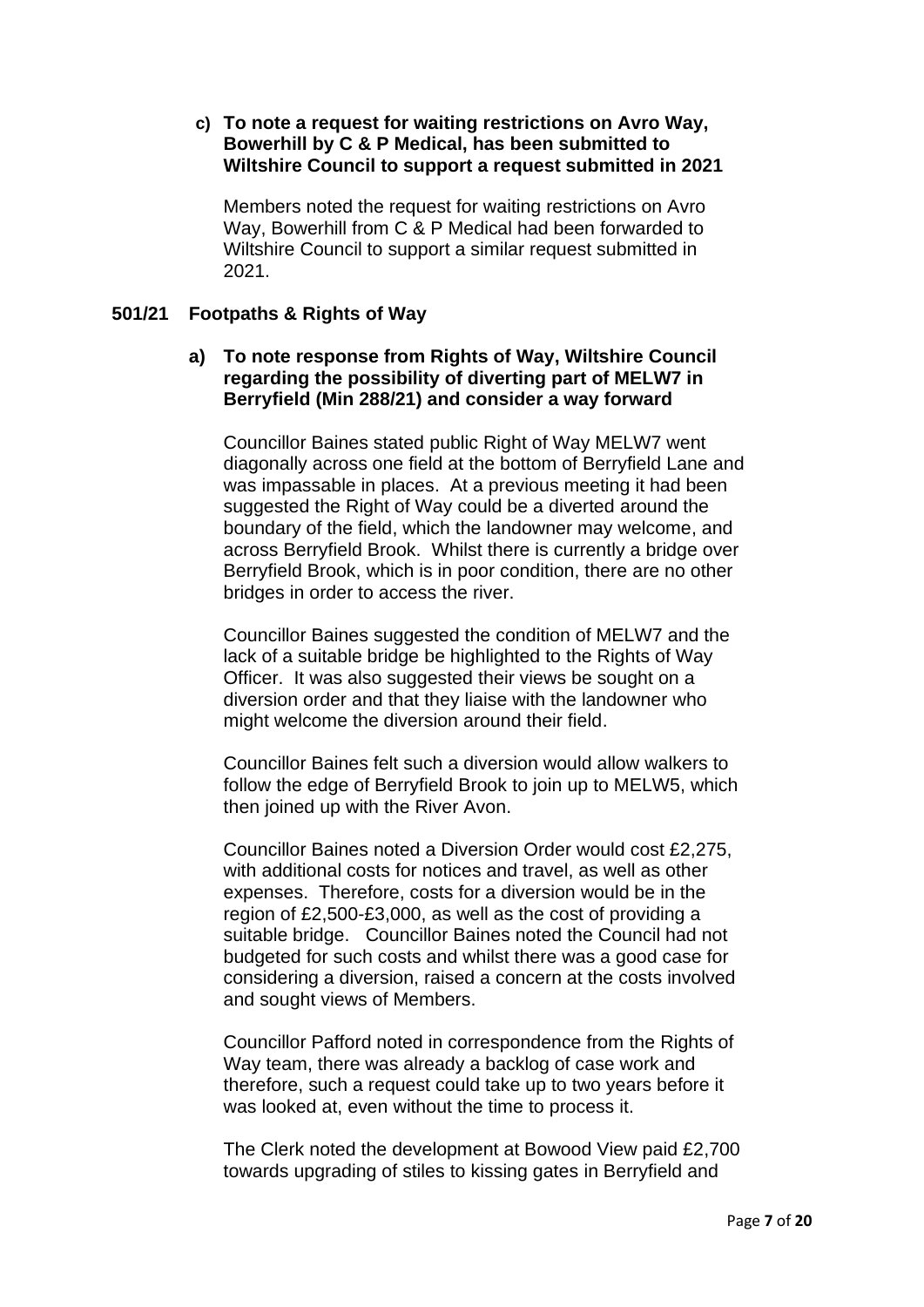suggested the location was in the vicinity of the new development for 144 dwellings on Semington Road. Therefore, suggested the Council could request the costs associated with a diversion order be included in the Section 106 Agreement and noted a precedent had already been set with regard to the adjacent development at Bowood View.

Councillor Pafford sought clarification from the Clerk when work on the 144 dwellings on Semington Road needed to start.

The Clerk clarified as part of the planning permission, work needed to start on site by 10<sup>th</sup> September 2022, however a Reserved Matters application had not been submitted to date.

**Recommendation:** To raise with the Right of Way Officer that parts of MELW7 are impassable.

The Parish Council think it a good idea to divert part of MELK7 and effectively replace the existing bridge, additionally, making another Right of Way to connect to MELK5 adjacent to the River Avon.

To request the Rights of Way Officer liaise with the landowner on the diversion and additional right of way and discuss a possible contribution towards the costs associated with the diversion order.

**b) To note Wiltshire Council are in receipt of S106 funding of £2,170 from Bowood View, Berryfield – Land east of Semington Road, Melksham – 16/00497/OUT & 17/12514/REM to upgrade 7 stiles to kissing gates on MELW1 and MELW2**

Members noted the above information.

#### **502/21 Speed Enforcement**

### **a) To note update on road safety in Wiltshire following employment of dedicated Community Enforcement Officer**

It was noted in the first 9 weeks of deployment of the new Community Enforcement Officer, jointly funded by the Police and the Police & Crime Commissioner (PCC), 132 motorists and been caught speeding on Wiltshire roads with fines and prosecution notices being issued totaling £6,840.

Since coming into office the new PCC had committed to fund two more Community Enforcement Officers to bolster the current efforts.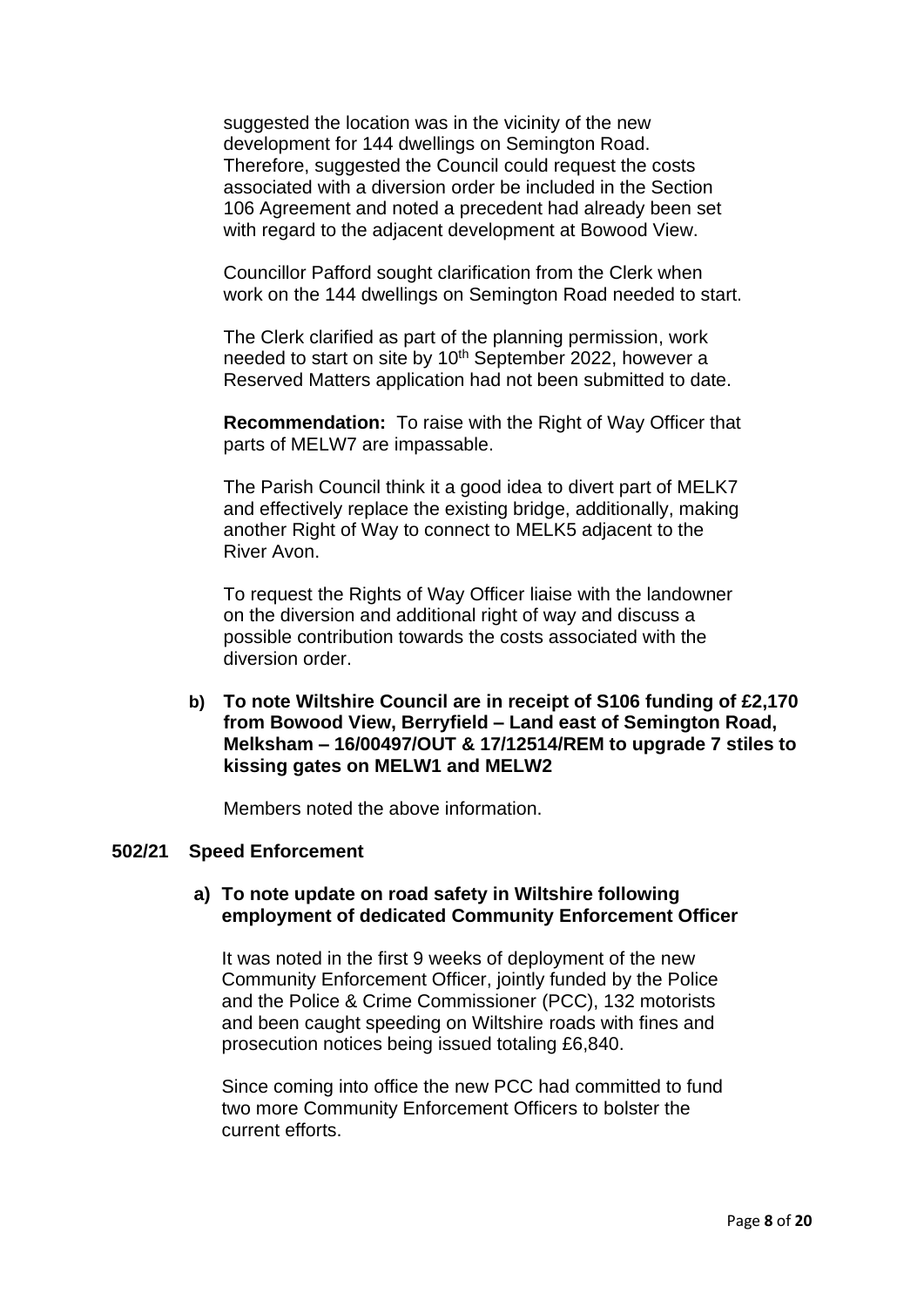## **b) To note update from PCC (Police & Crime Commissioner) on additional cameras**

Members noted the Police & Crime Commissioner, as mentioned earlier in the meeting, had purchased 3 new speeding cameras which can produce up to 20 tickets an hour. A night vision drone had also been purchased for the rural crime team in order to better co-ordinate responses to major incidents. 62 new officers had also been recruited across the force.

# **c) To note NALC Legal Topic Note regarding the powers and duties of local councils in relation to crime in their area, together with guidance on approaches and systems that can be used and further research**

The Clerk explained on researching something else via the National Association of Local Councils (NALC's) website had come across a recently updated topic paper LTN13/Policing Your Area which stated:

'Local councils sometimes consider providing vehicular activated speed signs (VAS) under the power of Section 17 of the Crime & Disorder Act 1998 ('The 1998 Act') to prevent crime. It is our view that this power does not cover the provision of such signs, as speeding is normally dealt with by a fixed penalty notice, which is not a criminal sanction and the display of a speed is not a deterrent.

Councils could contribute towards the costs of another local authority's functions. Therefore, a contribution could be made to a highway authority's costs in respect of such speed signs.

Another possibility would be for a highway authority to delegate its function to a local council under Section 101 of the 1972 Act.'

The Clerk stated it was not clear if town/parish councils had the legal power to erect speed indicator devices (SIDs) or not. It was also not clear if delegation had been implied by Wiltshire Council under Section 101 of the 1972 Act when they originally handed over their SIDs to town/parish councils some years ago. This information had been forwarded to Rhys Shell, Community Engagement Specialist Manager, Wiltshire Council to investigate.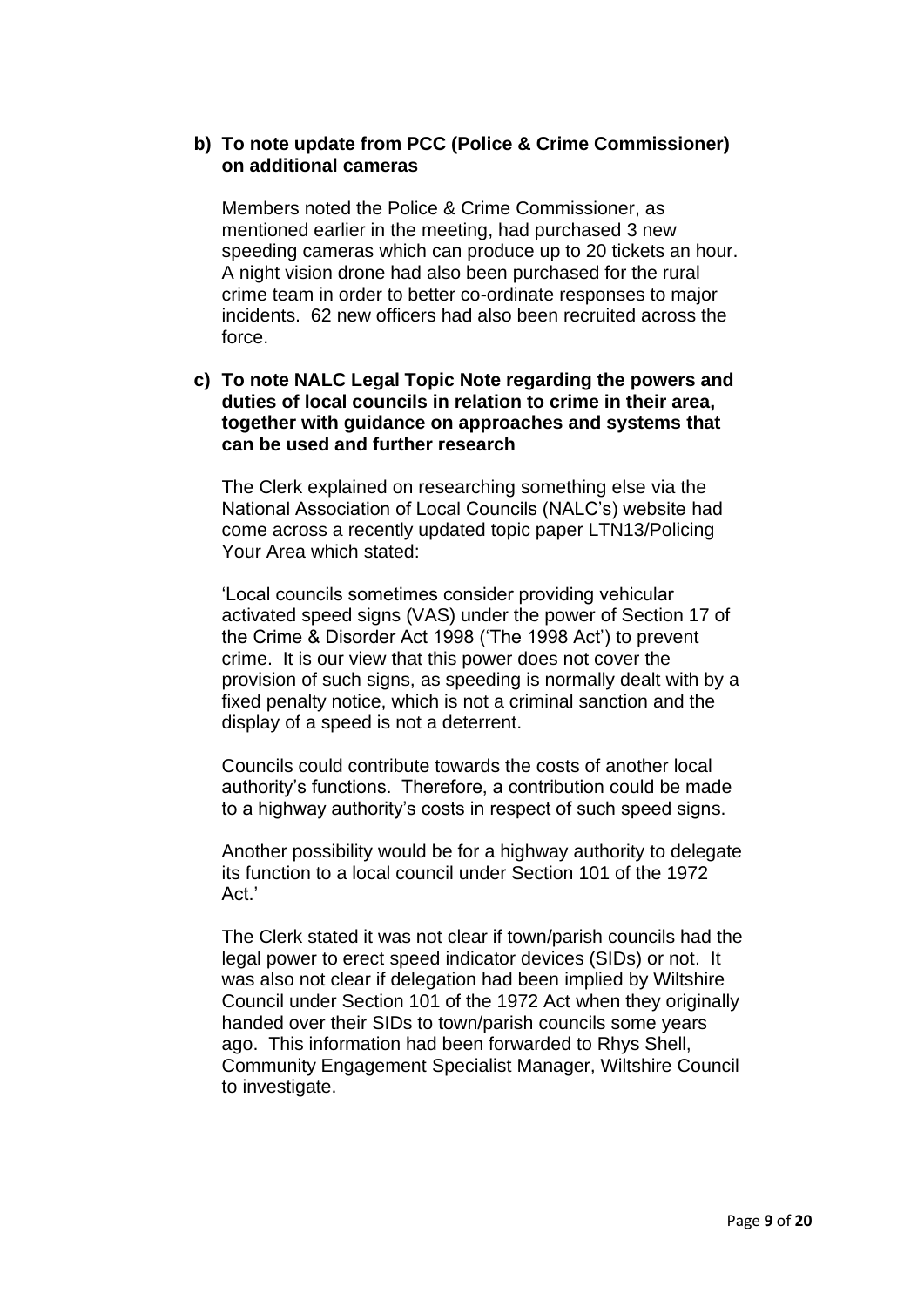**d) To note correspondence from Adrian Turnball working on behalf of the Police & Crime Commissioner in collating information on (Speed Indicator Devices) SIDs used by town and parish councils.**

The Clerk explained Adrian Turnball was working as Parish Council Liaison on this project.

Adrian Turnball's report stated of the town/parish councils who had responded regarding their SID devices it appeared 86 devices had been installed by 59 councils across Wiltshire. 13 of these were different type devices. Of the 86, 76 were radar enabled and detected vehicle speeds and displayed them and only 10 had cameras which provided number plate recognition (NPR). Of the 86 devices 78 were able to report data.

All the reports received were to be reviewed in order to agree minimum reporting requirements, with a proposal being formally submitted to Wiltshire Police with regards to the sharing of data for their consideration and approval.

The report also acknowledged the concerns raised by the Clerk regarding the contents of the NALC publication, which suggested councils may be acting outside the law in erecting SIDs in their parishes.

The Clerk expressed frustration that the new speeding devices purchased by the new Police & Crime Commissioner could issue tickets, particularly as when the Council were purchasing a new SID, a couple of years previously, were told the Police had no staff resources to process data stored on SIDs with the Council, therefore making a decision to purchase a cheaper version, which did provide data.

Councillor Patacchiola explained there appeared to be conflicting reports on this issue. Each independent area of police, have their own views and guidance on their priorities. However, the Crime Prosecution Service (CPS) told most police authorities to encourage civilians to record motoring offences and upload to their website. The evidence can be looked at and reviewed and action taken, without further police assistance and prosecutions made on the evidence produced at that stage.

Councillor Patacchiola whilst appreciating from Wiltshire's point of view they were saying there is a lack of police resources to review the evidence and submit forward, there is a push by the CPS to report and review data submitted. Ultimately, it is the CPS that result in people getting convictions rather than being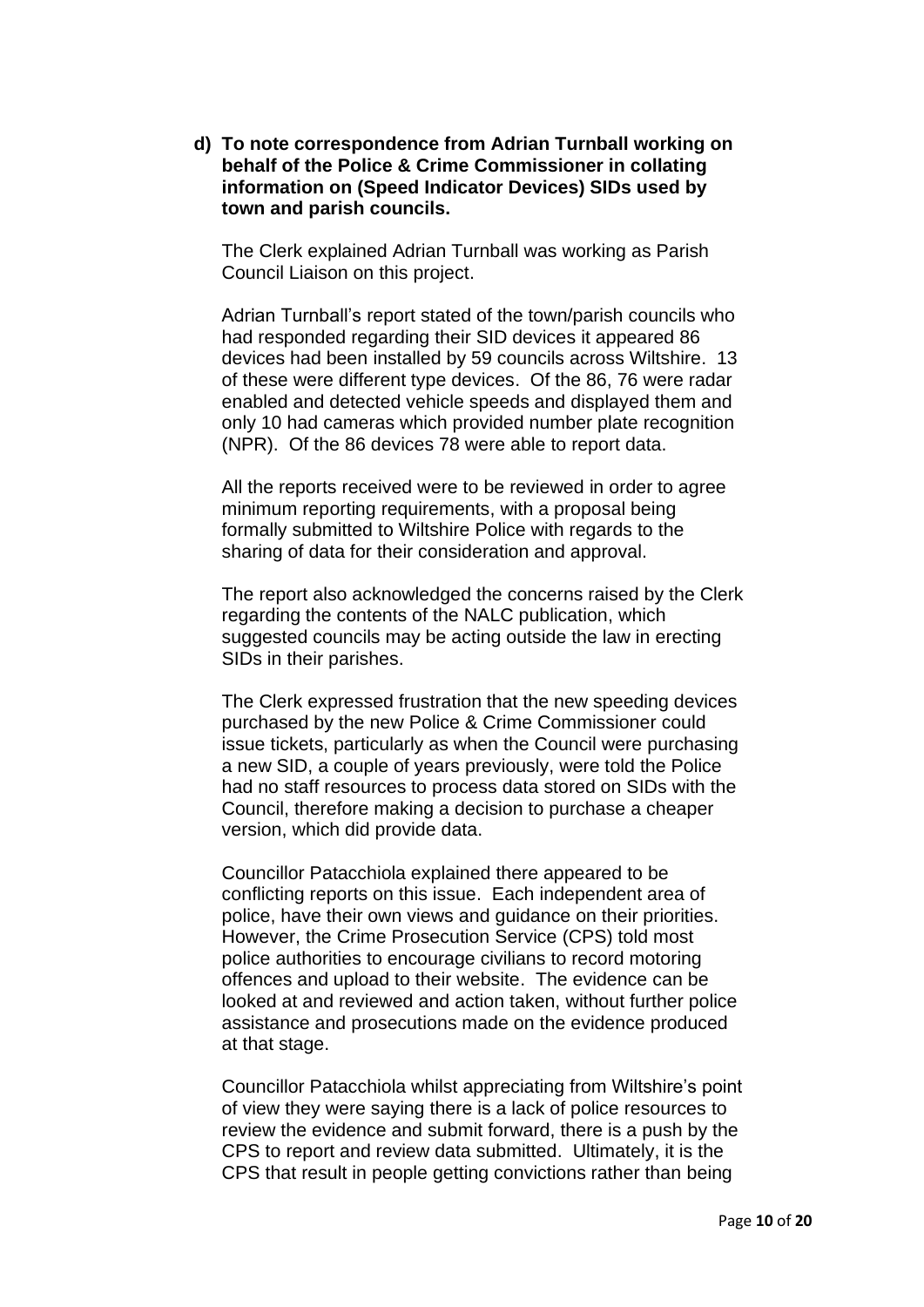offered speed awareness courses and fixed penalty notices.

Councillor Baines explained the Council had purchased the current SID prior to the new Police & Crime Commissioner (PCC) being elected and if the Parish Council were looking to purchase a new device now, would look at a different device and welcomed the PCC taking the matter of speeding on Wiltshire roads seriously.

Councillor Robert Shea-Simonds noted within the report Wiltshire is the fourth worst County for speeding and felt the PCC was key in trying to get the message out to people that speeding would not be tolerated in the County.

### **e) To consider a request to purchase an additional SID for speeding on Shaw Hill.**

A request for an additional SID had been received from several residents of Shaw Hill.

Councillor Baines noted, if the Parish Council were to purchase an additional device, this would not just be for Shaw Hill, but for other areas in the parish which qualified for a device.

Given the information received earlier in the meeting, regarding legal powers to enable town/parishes to erect SIDs it was suggested this request be deferred until clarification had been received.

Councillor Chivers noted reference had been made within the correspondence to a recent accident on Shaw Hill involving an HGV and asked if there was any information on the cause of the accident. The Clerk stated the Parish Council were not aware of the cause and explained the Parish Council were not routinely informed of the outcome of investigations into road traffic collisions, but could make enquiries and report back. but noted the weather conditions on the evening were appalling.

Councillor Patacchiola supported the suggestion to await further clarification on the legalities of town/parish councils erecting SIDs and noted separate 'bolt on' number plate recognition devices were available as an option to upgrade the Council's current device.

**Recommendation:** To defer this request until clarification had been sought on the legal parameter's town/parish councils had in erecting SIDs in their parishes.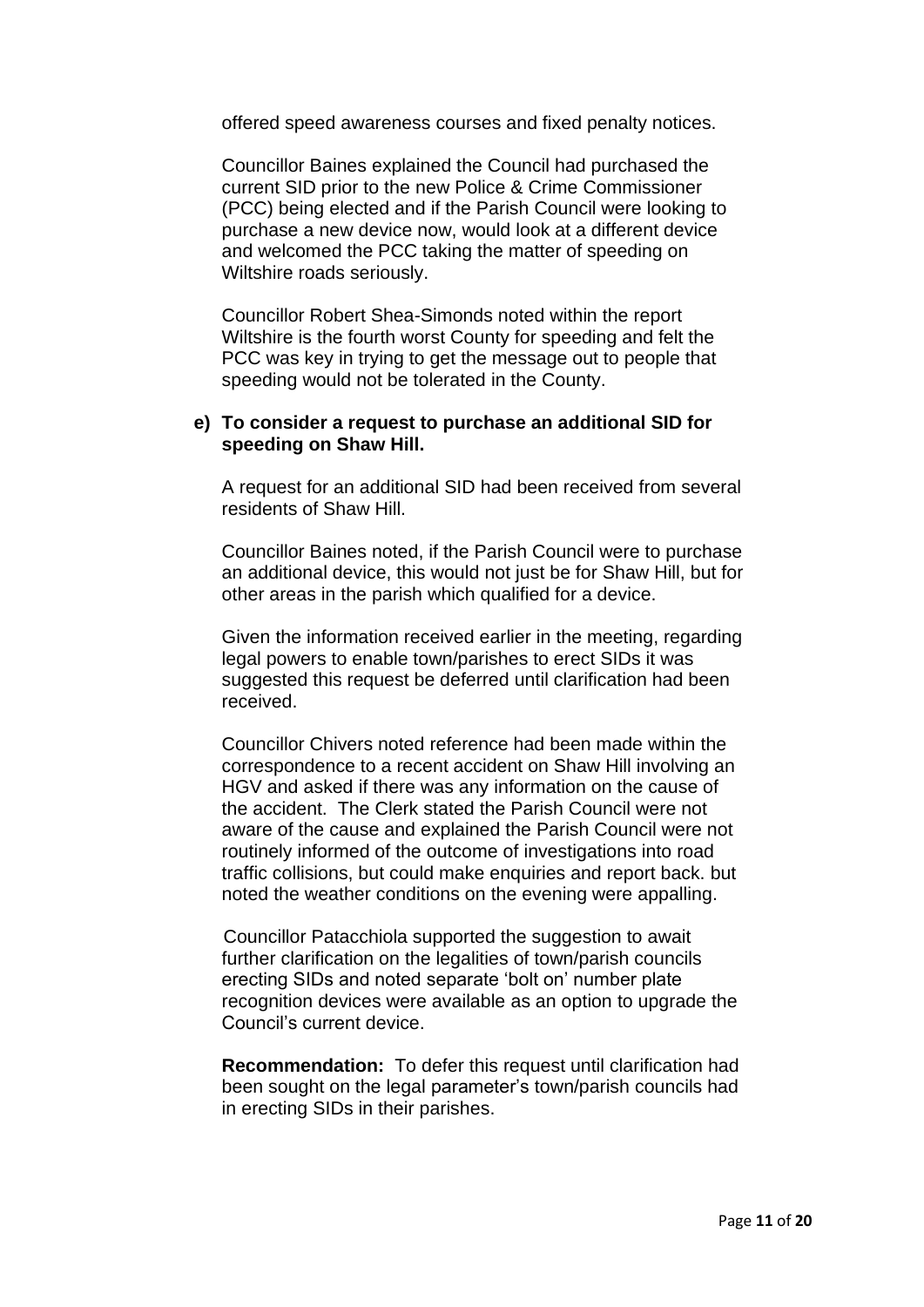### **f) To note further concerns regarding speeding in Beanacre and to consider a way forward.**

Correspondence had been received from a resident of Beanacre concerned at the number of vehicles speeding through the village on the A350 who had taken lots of photographic evidence of the SID flashing 40mph speed whilst in place.

Councillor Baines noted Beanacre was a 'hotspot' for speeding as it was an 'A' road and those speeding were probably drivers not familiar with the area. Southbound from Lacock, drivers were coming from a national speed limit around a slight bend and directly into a 30mph speed limit with no tapering in the speed limit, such as 40mph.

It was noted in other areas they had 40mph speed limits preceding a 30mph speed limit, such as outside Melksham Oak School on the A365.

Councillor Baines noted the Council had previously tried to get the speed limit reduced and suggested again trying to get a 40mph speed limit approaching Beanacre from Lacock, in order to control traffic speed, particularly lorries.

Councillor Chivers noted the stretch of road in question might only qualify for a 50mph speed limit and whether asking for a tapering of the speed limit to 50mph would be more successful.

Councillor Patacchiola stated he had noted in other parts of the country signs which stated 'Approaching a 30mph speed limit', if Wiltshire Council were not willing to look at tapering the speed limit.

Councillor Baines supported Councillor Patacchiola's suggestion, as it did not require a Traffic Regulation Order to implement.

**Recommendation:** To recommend to CATG the installation of signage warning drivers of an approaching 30mph speed limit Southbound on the A350, at an appropriate distance prior to entering the 30mph speed limit in Beanacre.

# **g) To note outcome of Traffic Surveys at the following locations**

## **i) Halifax Road, Bowerhill (Did not meet criteria for Speed Indicator Device or Speedwatch)**

Following concerns by residents at the speed of traffic on Halifax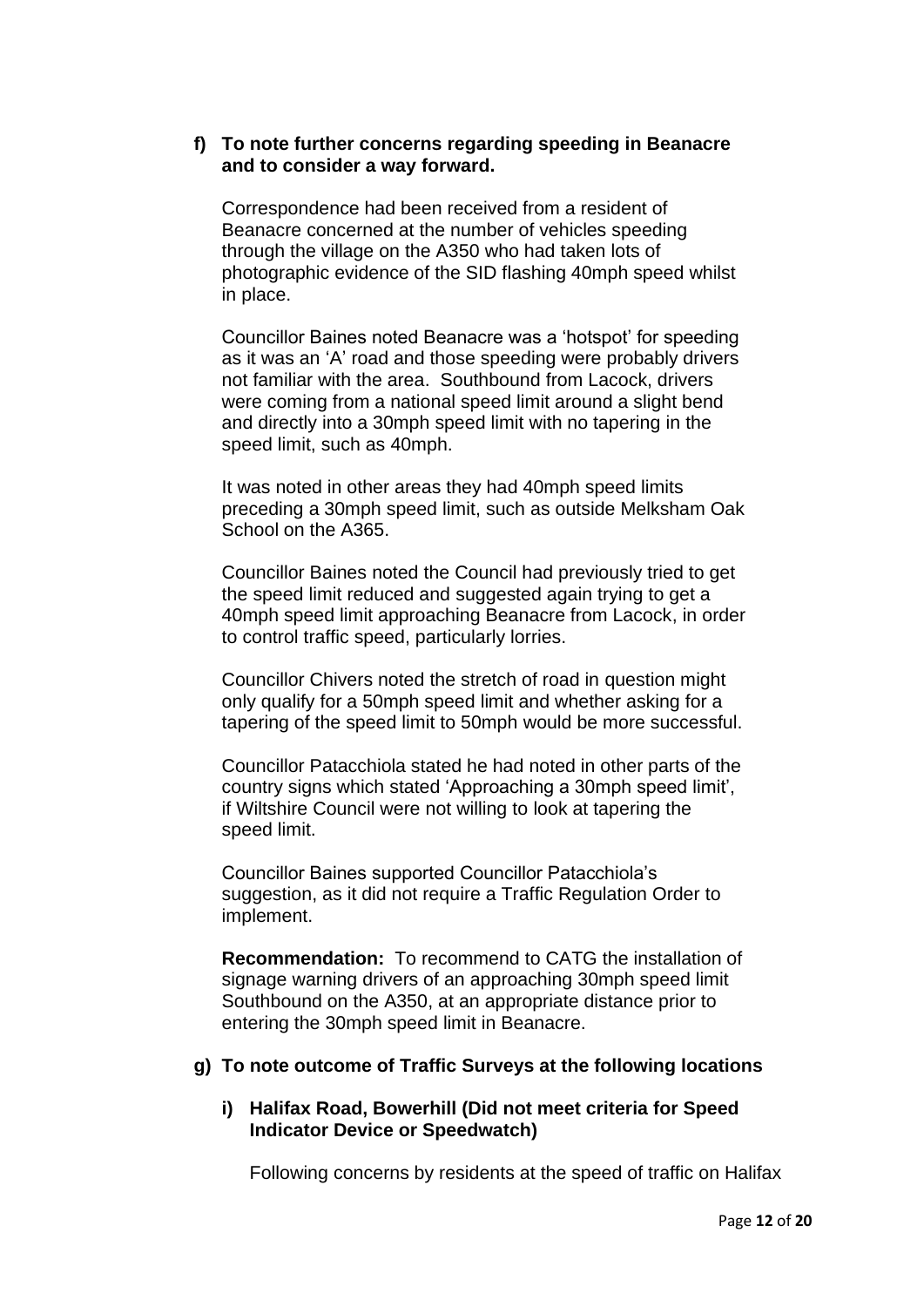Road, a traffic survey (installed between Stirling Close and Cheshire Close) had been carried out over a 7-day period. Average traffic speeds were recorded of 34.8mph in a 30mph speed limit, therefore, not meeting the criteria of 35.1mph to qualify for Community Speedwatch or a Speed Indicator Device.

# **ii) Bader Park, Bowerhill (Did not meet criteria for Speed Indicator Device or Speedwatch)**

Following concerns by residents at the speed of traffic on Bader Park, a traffic survey was carried out over a 7-day period. Average traffic speeds were recorded of 26mph in a 30mph speed limit, therefore, not meeting the criteria of 35.1mph to qualify for Community Speedwatch or a Speed Indicator Device.

## **h) To note information regarding SID readings from Solagen.**

Members noted correspondence had been received from Solagen who supplied the parish council's SID, clarifying how speeds were recorded if the speed threshold was set to 30mph, as follows:

- Vehicles travelling under 20mph will have no displays
- Vehicles travelling from 20mph to 30mph, the unit will display the actual speed.
- Vehicles travelling 31mph to 40mph, the unit will display the actual speed and 'Slow Down'.
- Vehicles travelling above 40mph, the unit will display 40 and 'Slow Down' (this is to discourage drivers from trying to record really high speeds on purpose!)

# **i) Speeding on A365 near Melksham Oak School. To note further concerns regarding speeding and consider a way forward.**

As a Governor of Melksham Oak School, Councillor Pafford explained he had been made aware of concerns of the safety of pupils and parents at dropping off/picking up times, given the speed of vehicles in both directions on the A365 outside the school.

Councillor Pafford explained traffic travelling from Melksham barely slowed down travelling along Spa Road, despite a 30mph speed limit, to be confronted by traffic slowing down to turn into the school. Traffic travelling from Devizes also ignored the speed limit of 40mph into a 30mph, prior to entering Bowerhill. Therefore, there needed to be a means of slowing traffic down particularly travelling towards Devizes prior to Falcon Way.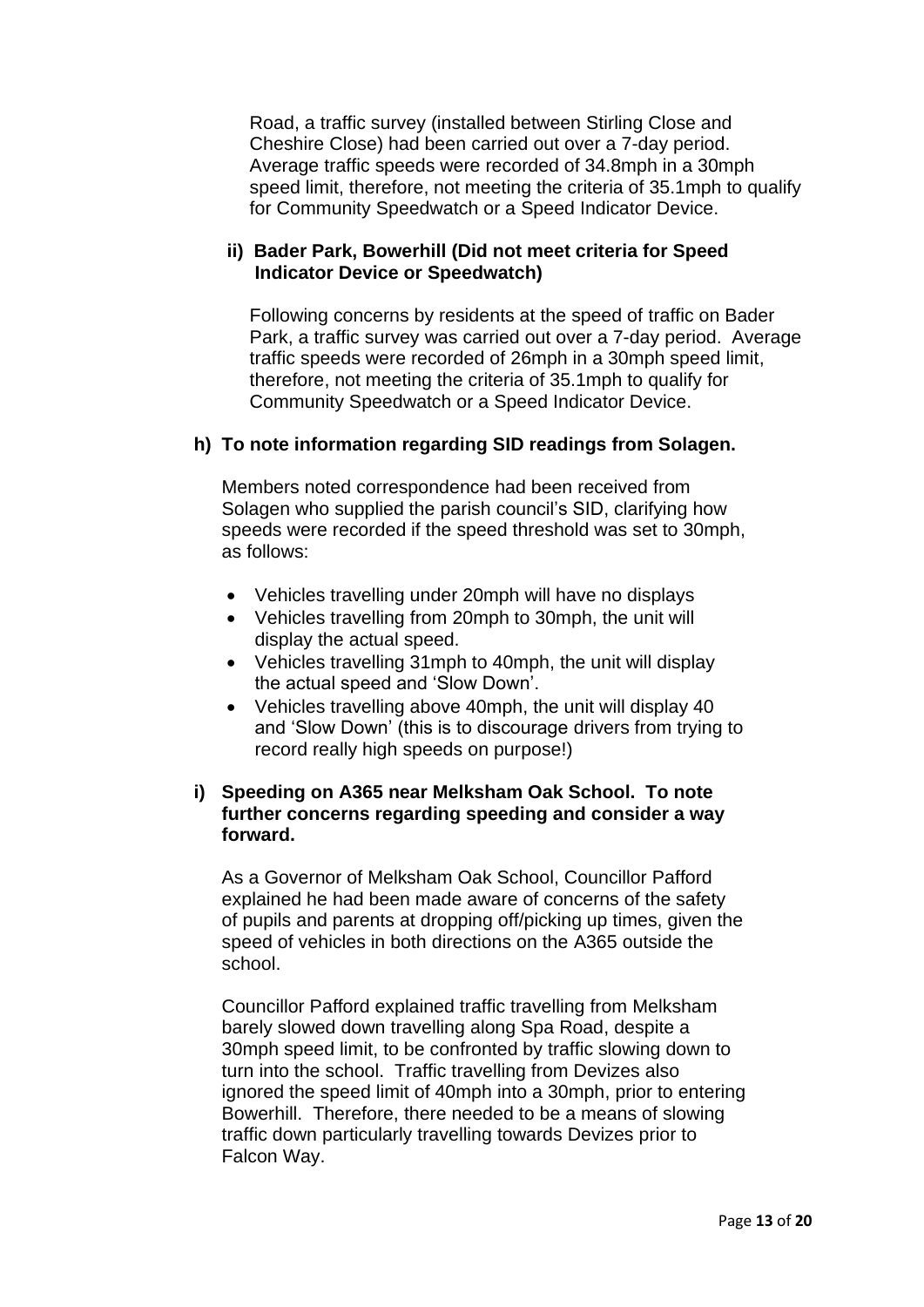Councillor Baines noted that an approved SID location was located on Spa Road (inbound), and whilst the Council would have liked one outbound, could not due to lack of appropriate post. However, the SID could be faced the other way on the existing post on the right-hand side to try and slow traffic down.

There was already a SID site adjacent to the school entrance (outbound) to slow traffic down and noted speeds above 30mph were recorded on occasion.

Councillor Pafford suggested the installation of flashing signs during term time at the beginning and end of the school day to warn drivers they were approaching a school.

It was unclear if these signs were available for outside secondary schools or just outside primary schools, they would also need to be turned off when not in use.

Councillor Baines noted the SID could be located inbound near Hornchurch Road as well, however, having an additional site would mean the SID being available for less elsewhere.

It was noted this section of road as well as qualifying for a SID, also qualified for Community Speed Watch. Unfortunately, at present there was no Community Speed Watch team in Bowerhill, however, the Clerk explained the Council could try again to recruit volunteers.

Councillor Chivers suggested contacting the Governors to see if Governors or parents could take on this role.

Councillor Pafford explained it was difficult getting direct parental involvement, but would raise it with the Governing Body to see if volunteers could be sought to assist with Community Speed Watch.

It was hoped the proposed new footpath to the rear of the school may help with the number of pedestrians along the A365.

Councillor Harris suggested the installation of rumble strips to try and slow traffic down. Councillor Baines noted, unfortunately, these often caused people living close by to complain about the noise they caused, similar to traffic calming measures.

The Clerk mentioned previously information had been received regarding Wiltshire Council having a ANPR (Automated Number Plate Recognition) camera which could be used outside schools in order to try and slow traffic down.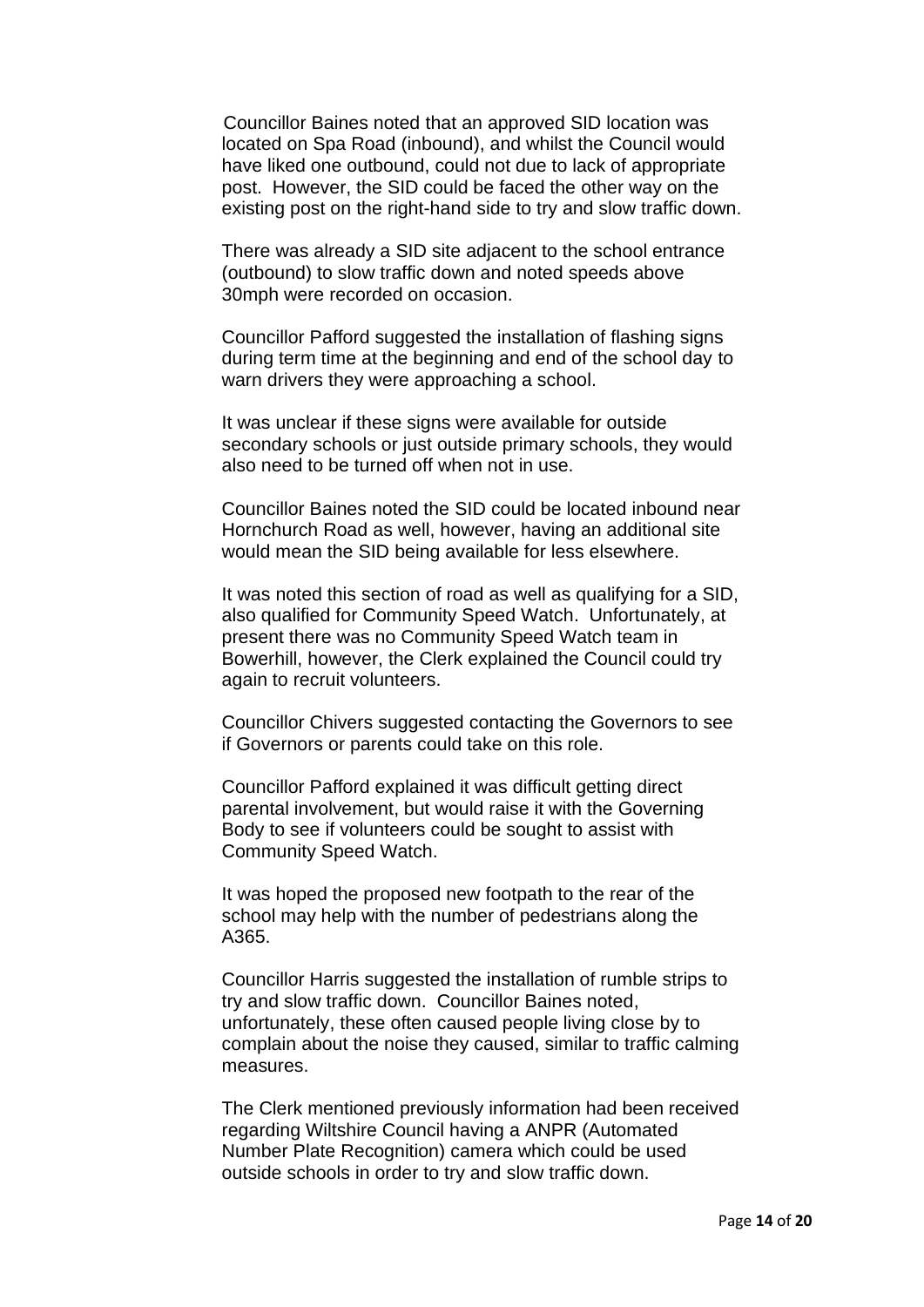**Recommendation:** Next time the SID is deployed on Spa Road to locate it nearer Falcon Way roundabout, facing the opposite direction in order to slow traffic down travelling towards Devizes.

# **503/21 Trailer Parking on Bowerhill Industrial Estate:**

# **a) To consider correspondence from Sgt James Twyford and consider further action**

The Clerk explained she had contacted Sergeant James Twyford with regard to trailer parking on Bowerhill. Sergeant Twyford had responded to say he was aware of the issue and sympathetic to the concerns and when possible, would patrol the area to keep an eye on the situation. Unfortunately, no enforcement could take place as current there are no double yellow lines.

It was noted, the Council had requested intermittent double yellow lines to try and help businesses along Lancaster Road who were having difficulties accessing their sites due to parked vehicles. Unfortunately, the Council were still awaiting a response from Wiltshire Council to this request. Members raised concern at the number of trailers parking on the side of the roads on Bowerhill Industrial Estate and the potential for an accident.

# **b) To note correspondence with DVSA (Driver & Vehicle Standards Agency)**

In response to the Clerk's letter regarding an application for a Goods Vehicle Operator Licence for a business on Lancaster Road, which mentioned the abundance of trailers from other businesses parking on the industrial estate, the Traffic Commissioner Office had agreed to forward this information on to the Driver and Vehicle Standards Agency (DVSA) for investigation.

# **504/21 Active Travel**

# **a) To note changes to the Highway Code**

Members noted the new changes to the Highway Code with regard to hierarchy of road users.

## **b) To note update on Active Travel Scheme between Hilperton and Melksham**

An update had been provided by the Principal Engineer, Traffic Engineer Team on the active travel scheme between Hilperton and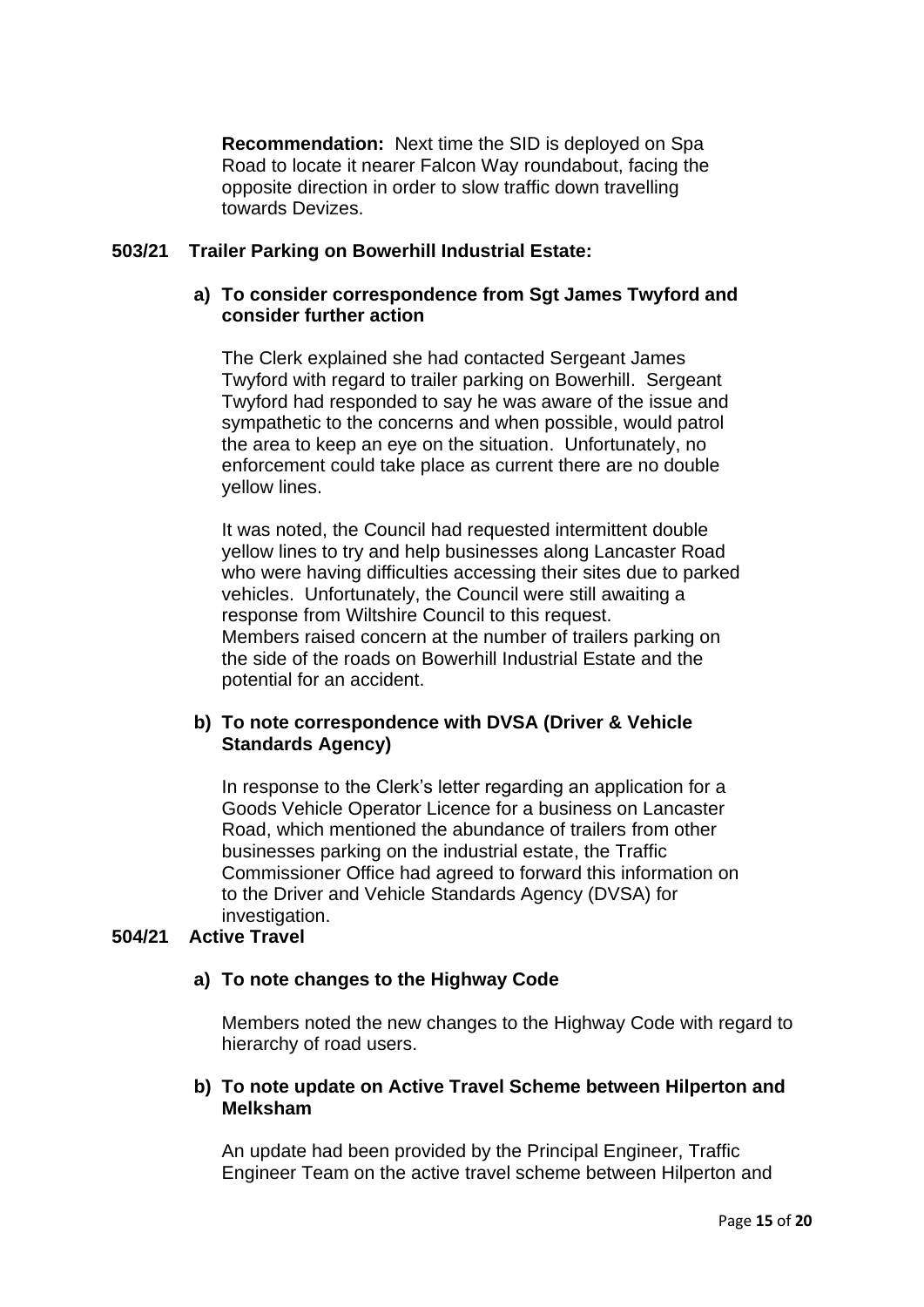Melksham, funded by the Department of Transport. Work required the resurfacing of various byways along the route from 15th April.

# **c) To consider submitting comments on consultation for proposed crossings related to the scheme: Pedestrian Crossing – A350 Western Way, Melksham and Melksham Without Pedestrian Crossing – Semington Road, Melksham Without**

Members welcomed the proposals, particularly as it would improve the crossing on the A350 which the Council had previously raised as a concern with regards to safety.

Councillor Baines noted as part of the S106 Agreement for Bowood View funding had been included to improve the A350 dual carriageway crossing. However, as it appeared improvements were being made via the Active Travel Scheme, suggested the monies set aside could be used elsewhere.

The Clerk explained she had already queried this some time ago and asked for the monies to be spent on something else and was told they could not, but would clarify again and see if the monies from the developer could be spent elsewhere, such as additional traffic calming or improvements to public rights of way.

The Clerk explained with regard to traffic calming on Semington Road discussed earlier in the meeting, the fact improvements were being made to the crossing on Semington Road, added to the argument to slow traffic down as it would be competing with pedestrians/cyclists using Semington Road as part of the Active Travel Route from Hilperton to Melksham.

**Recommendation:** To welcome the improvements, particularly to the A350 crossing, as the Council had previously raised safety concerns.

### **505/21 Bus Shelters**

## **a) To consider way forward for s106 funding for shelters on Semington Road (Bowood View)**

The Clerk explained Wiltshire Council had £20,662 Section 106 funding from Bowood View for two new bus shelters and dropped kerbs on Semington Road, Berryfield. The initial suggestion from the Passenger Transport team was for Wiltshire Council to forward the funding to the parish council to arrange the purchase and installation. The Clerk raised a concern if the Council were to purchase the shelters that the costs could be over and above the £20,662 available, particularly if the Council needed to purchase additional land. Following conversations with the Highway Officer it was agreed the bus shelters be dealt with via CATG and the monies drawn down from the S106 funding.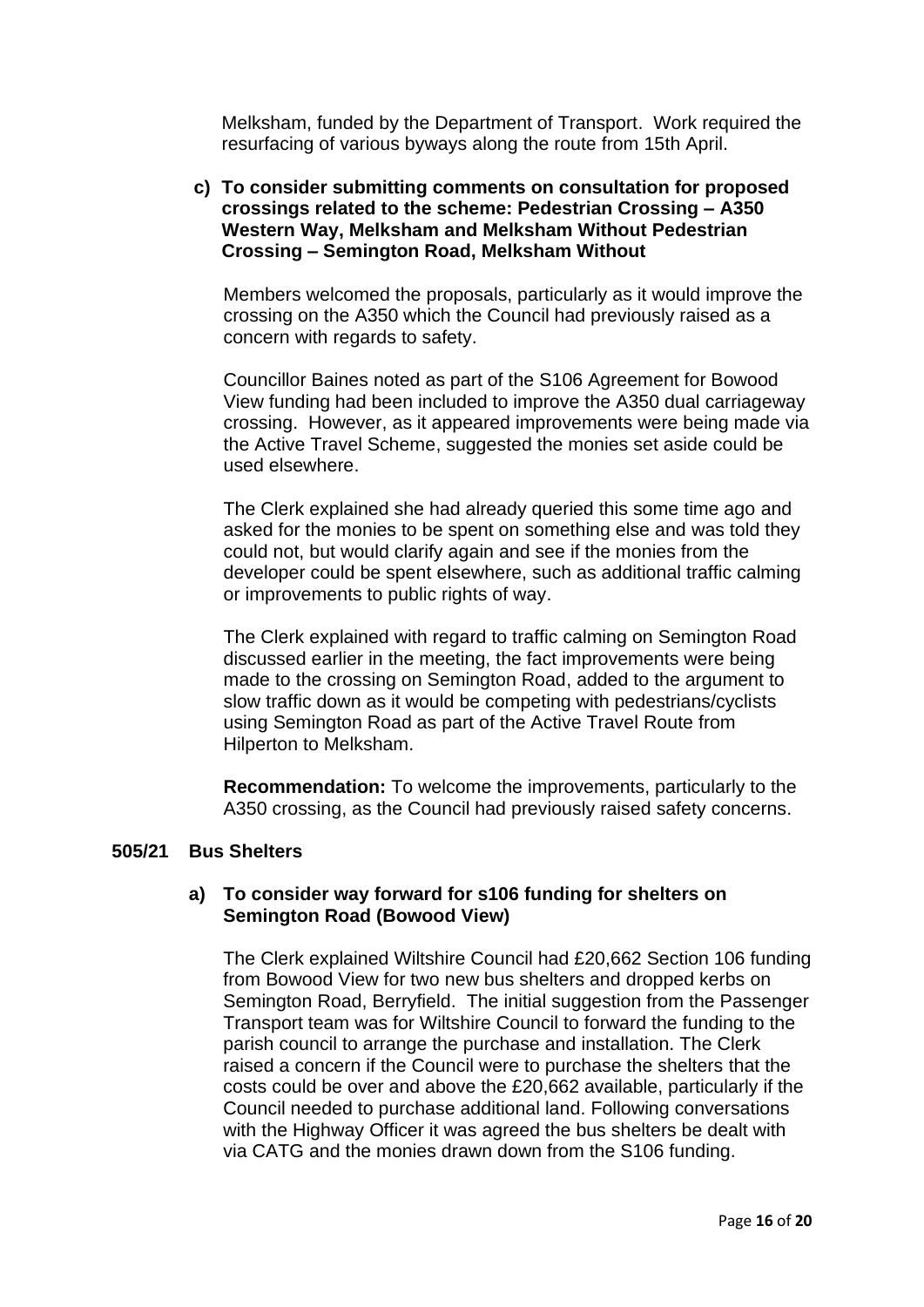Councillor Seed as Wiltshire Councillor for Berryfield was happy to support either approach.

The Clerk explained having travelled down Semington Road, it was difficult to locate a suitable piece of land wide enough for a bus shelter.

Councillor Baines also raised concern at the narrowness of the footpath suitable for bus shelters and the lack of footpath in places and suggested some additional land may need to be purchased in order to erect shelters.

The Clerk explained she was due to meet a Highway Engineer later that week and would discuss potential sites for shelters with them to see if they had any suggestions.

**Recommendation:** To go back to Wiltshire Council to ask they find a way of providing the bus shelters.

## **b) To consider adding 2no. new shelters on Pathfinder Way to parish council's cleaning contract**

The Clerk asked if Members wished the two new bus shelters on Pathfinder Way be added to the Council's cleaning contract.

Councillor Baines noted the shelters were perforated metal and not cleanable and only the roof could be cleaned, however, as they were new did not require cleaning at present.

**Recommendation:** To leave the cleaning of the bus shelters for now.

### **506/21 Rewilding Schemes. To consider any highways verges to be**

### **left for re-wilding/reduced cutting in accordance with Wiltshire Council's new policy**

Councillor Baines stated Wiltshire Council were looking for suitable locations in the parish to be left as re-wilding areas and sought suggestions from Members.

The Clerk explained she had undertaken a site visit of one of the Brabazon Way hammerheads with representatives from Wiltshire Council's Streetscene team to discuss proposals by the Bowerhill Resident Action Group (BRAG) to re-wild it. It was agreed following the site visit that rather than apply for a Gardening Licence as previously suggested, the scheme could come under the Council's new re-wilding scheme following negotiations with BRAG. Areas would be left for re-wilding with Wiltshire Council agreeing to cut a strip through the middle and around the edges for visibility purposes.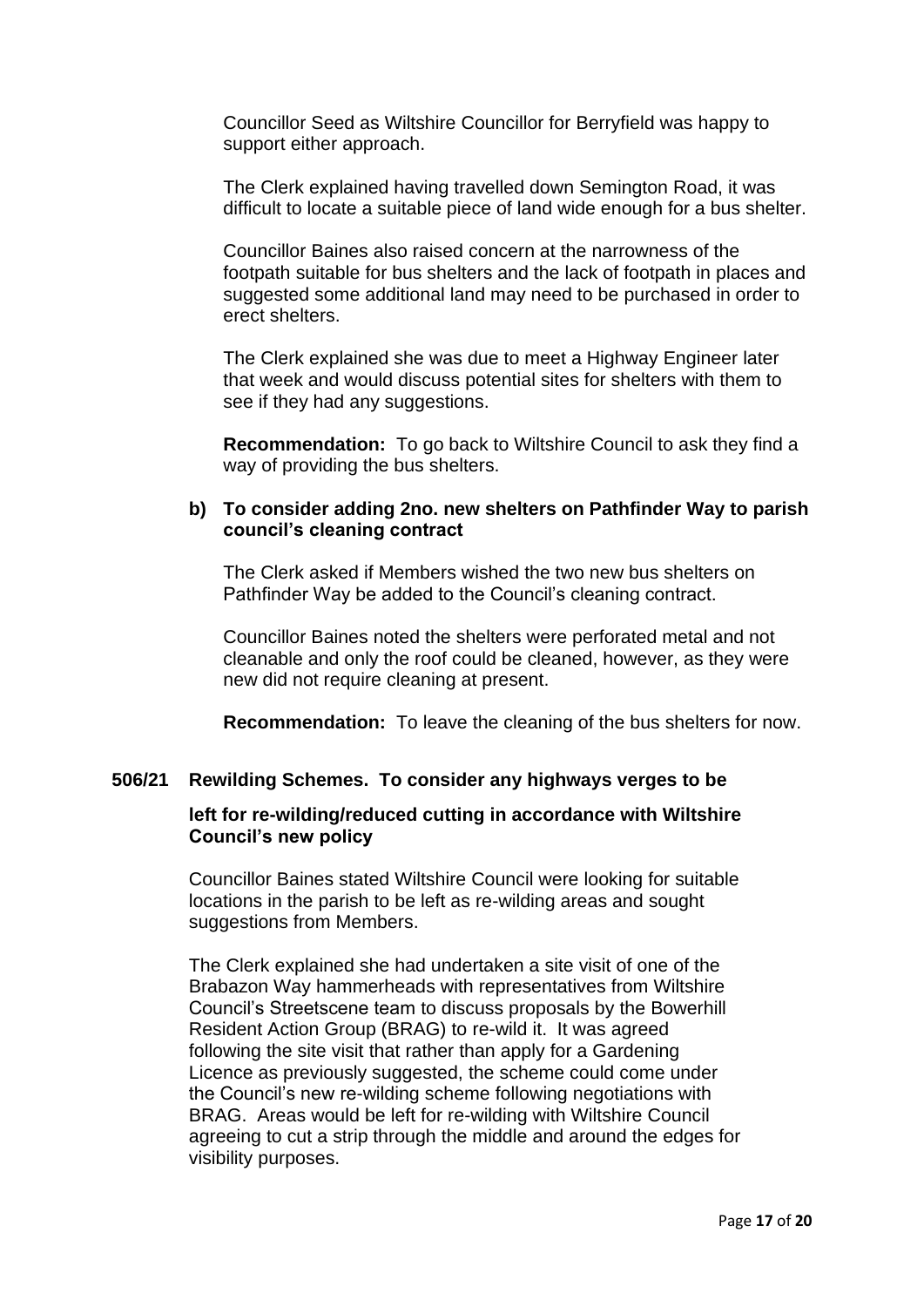The Clerk explained Streetscene would like the application form submitted as soon as possible and confirmed no costs would be incurred by the Parish Council.

It was noted Wiltshire Council were proposing to improve the management of current re-wilding areas at the Wellington Drive Public Open Space; with the parish council already managing itself the Hornchurch Road Public Open Space and Shurnhold Fields with the town council. Wiltshire Council would be erecting signage in re-wilding areas to make people aware they have been left on purpose, following complaints previously at the lack of grass cutting, as people were not aware areas had been left to re-wild on purpose.

**Recommendation:** To forward the necessary application form as soon as possible to Wiltshire Council, nominating Brabazon Way hammerhead verges for re-wilding/reduced cutting.

## **507/21 Weed Spraying. To approve quotation for weed spraying in the Parish**

A quotation for weed spraying in the parish had been received from Complete Weed Control as follows:

| *All areas as described x 2            | £2,046.00 |
|----------------------------------------|-----------|
| Bowerhill Roads x 2                    | £ 722.00  |
| <b>Bowerhill Industrial Estate x 2</b> | £ 470.00  |

\*Roads as described:

- To supply and apply chemical control to paths etc Shaw, Whitley, Beanacre, Berryfield.
- To spray Semington Road (in Berryfield) from the Police station up to canal bridge.
- To spray linking footpaths in the residential areas of Bowerhill
- To spray footway on the A365 from Melksham Oak School until the Redstocks turning.
- To spot weed spray amongst planted shrubs at Bowerhill Sports Pavilion and spray car park area.
- To spray in and around the bus shelters in the Parish.
- To spray allotment car park in Berryfield (spring only).
- To spray roads in Bowerhill, including industrial estate.

The Clerk explained Wiltshire Council weed sprayed Bowerhill residential areas, but it was unclear whether it would be undertaken once or twice this year and was awaiting a response from Highways. It was hoped a response would be available at the Full Council meeting in April when the recommendations from this meeting would be approved.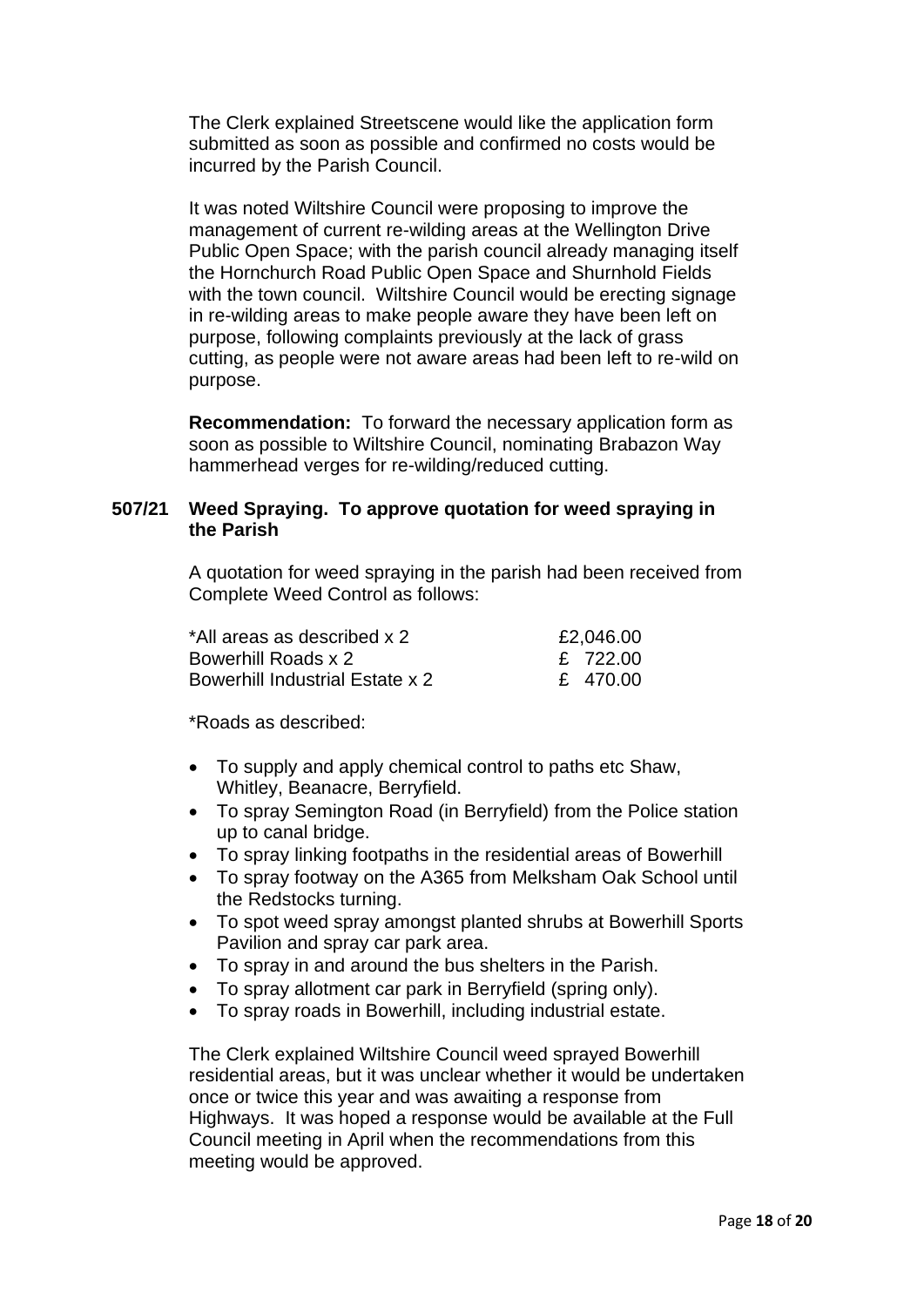The Clerk explained the quotation only held for 30 days and was aware costs would be going up and monies were already available within the budget for weed spraying if Members were minded to approve the quotation now.

**Recommendation:** To approve the quotation and to go ahead with weed spraying in rural areas only and to make a decision on Bowerhill residential areas at the Full Council meeting in April.

## **508/21 To note response from the Leader of Wiltshire Council on the decision of BANES Council to permanently close Cleveland Bridge to HGVs**

Members noted the response from Councillor Clewer, Leader of Wiltshire Council regarding proposals by Bath & North East Somerset Council (BANES) to extend the Bath Clean Air Zone (CAZ) to include Cleveland Bridge and restrict heavy good vehicles (HGVs) using it, which would see diesel-powered vehicles weighing over 12 tonnes having to pay a charge to enter the CAZ. Councillor Clewer expressed disappointment despite BANES promises for the two councils to work closely together, Wiltshire Council was not consulted on proposals.

The letter also noted the report issued by BANES fell short of exploring many other options available to deal with any air quality hot spots and wrongly singled out weight limit as the only viable option, which could lead to HVGs using Wiltshire roads as an alternative option.

Councillors Baines noted it would appear further corrosion had been found under the bridge, which would extend the repair works for longer.

It was also noted Michelle Donelan MP had raised her concerns at proposals with both BANES and their local MP.

## **509/21 Proposed A350 Bypass. To note any updates following the Outline Business Case submission to the Department of Transport being put on hold until the outcome of the National Highways Strategic North-South Connectivity Study (M4 to Dorset Coast) has been completed**

Councillor Harris noted Wiltshire Council were looking to hold a third consultation later in the year with proposals for an alternative route, which was surprising given the results of the M4 North/South study had not yet been published.

Councillor Baines stated the previous publicised route was not fixed and welcomed further amendments to the route and further consultation, given various concerns. With regard to the M4